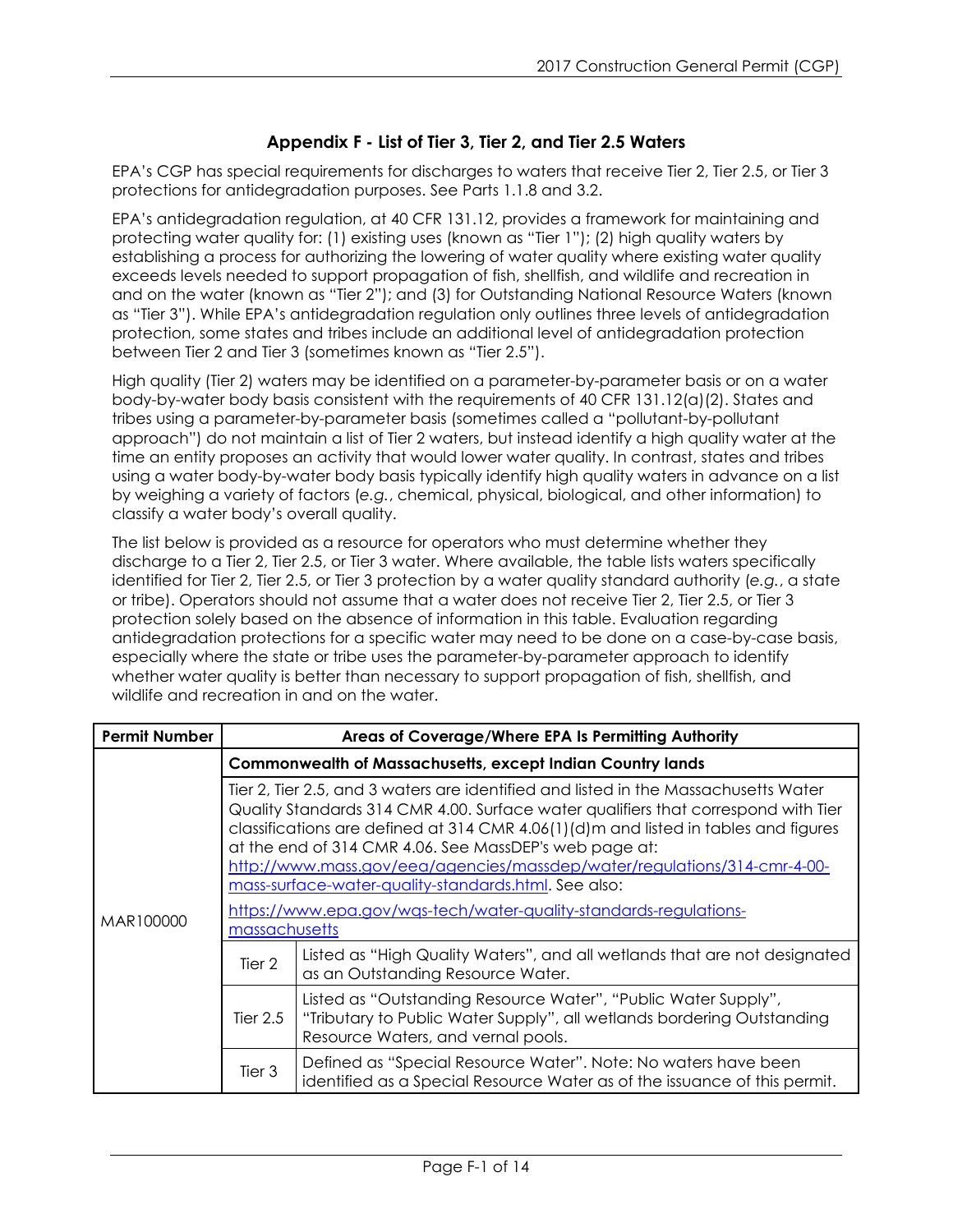| <b>Permit Number</b> | Areas of Coverage/Where EPA Is Permitting Authority                                                                                                                                                                                                                                                                                                                                                                                                                                                                                                                                                                                                                                                                                                                                                                                                                                                                                                              |  |  |
|----------------------|------------------------------------------------------------------------------------------------------------------------------------------------------------------------------------------------------------------------------------------------------------------------------------------------------------------------------------------------------------------------------------------------------------------------------------------------------------------------------------------------------------------------------------------------------------------------------------------------------------------------------------------------------------------------------------------------------------------------------------------------------------------------------------------------------------------------------------------------------------------------------------------------------------------------------------------------------------------|--|--|
|                      | <b>State of New Hampshire</b>                                                                                                                                                                                                                                                                                                                                                                                                                                                                                                                                                                                                                                                                                                                                                                                                                                                                                                                                    |  |  |
|                      | Tier 2 waters are identified on a parameter-by-parameter basis. Tier 2.5 and 3<br>waters are identified and listed in the New Hampshire Water Quality Standards<br>CHAPTER Env-Wq 1700. Description of the antidegradation tiers are included at<br>CHAPTER Env-Wq 1708 and listed in the tables at. New dischargers and new<br>sources should contact EPA Region 1's stormwater coordinator found at<br>https://www.epa.gov/npdes/contact-us-stormwater#regional. See also:<br>https://www.epa.gov/wgs-tech/water-quality-standards-regulations-new-                                                                                                                                                                                                                                                                                                                                                                                                            |  |  |
| NHR100000            | hampshire                                                                                                                                                                                                                                                                                                                                                                                                                                                                                                                                                                                                                                                                                                                                                                                                                                                                                                                                                        |  |  |
|                      | Env-Ws 1708.05(a) Surface waters of national forests and surface waters<br>designated as "natural" under RSA 483:7-a, I shall be considered<br>outstanding resource waters (ORW). "Natural waters" are listed at<br>http://www.gencourt.state.nh.us/rsa/html/L/483/483-15.htm. Surface<br>Tier 3<br>waters of national forests are not included in an official list. For further<br>questions, new dischargers and new sources should contact EPA Region<br>1's stormwater coordinator found at<br>https://www.epa.gov/npdes/contact-us-stormwater#regional.                                                                                                                                                                                                                                                                                                                                                                                                     |  |  |
|                      | <b>Saint Regis Mohawk Tribe (NY)</b>                                                                                                                                                                                                                                                                                                                                                                                                                                                                                                                                                                                                                                                                                                                                                                                                                                                                                                                             |  |  |
|                      | Tier 2 waters are identified on a parameter-by-parameter basis. There is not a Tier<br>2.5 classification identified in the Saint Regis Mohawk Tribe Water Quality<br>Standards. New dischargers and new sources should contact EPA Region 2's<br>stormwater coordinator found at https://www.epa.gov/npdes/contact-us-<br>stormwater#regional. See:                                                                                                                                                                                                                                                                                                                                                                                                                                                                                                                                                                                                             |  |  |
|                      | https://www.epa.gov/sites/production/files/2014-12/documents/stregis-tribe.pdf                                                                                                                                                                                                                                                                                                                                                                                                                                                                                                                                                                                                                                                                                                                                                                                                                                                                                   |  |  |
| NYR101000            | Outstanding Resource Waters. Those waters designated as such by the<br>Tribe. The Waters that may be considered for designation as Outstanding<br>Resource Waters include, but are not limited to, water bodies that are<br>recognized as: (i) Important because of protection through official<br>action, such as Tribal, Federal or State law, Presidential or secretarial<br>action, international treaty, or interstate compact; (ii) Having<br>Tier 3<br>exceptional recreational significance; (iii) Having exceptional ecological<br>significance; (iv) Having other special environmental, recreational,<br>religious or ecological attributes; or waters whose designation as<br>Outstanding Resource Waters is reasonably necessary for the protection<br>of other waters so designated. New dischargers and new sources should<br>contact EPA Region 2's stormwater coordinator found at<br>https://www.epa.gov/npdes/contact-us-stormwater#regional. |  |  |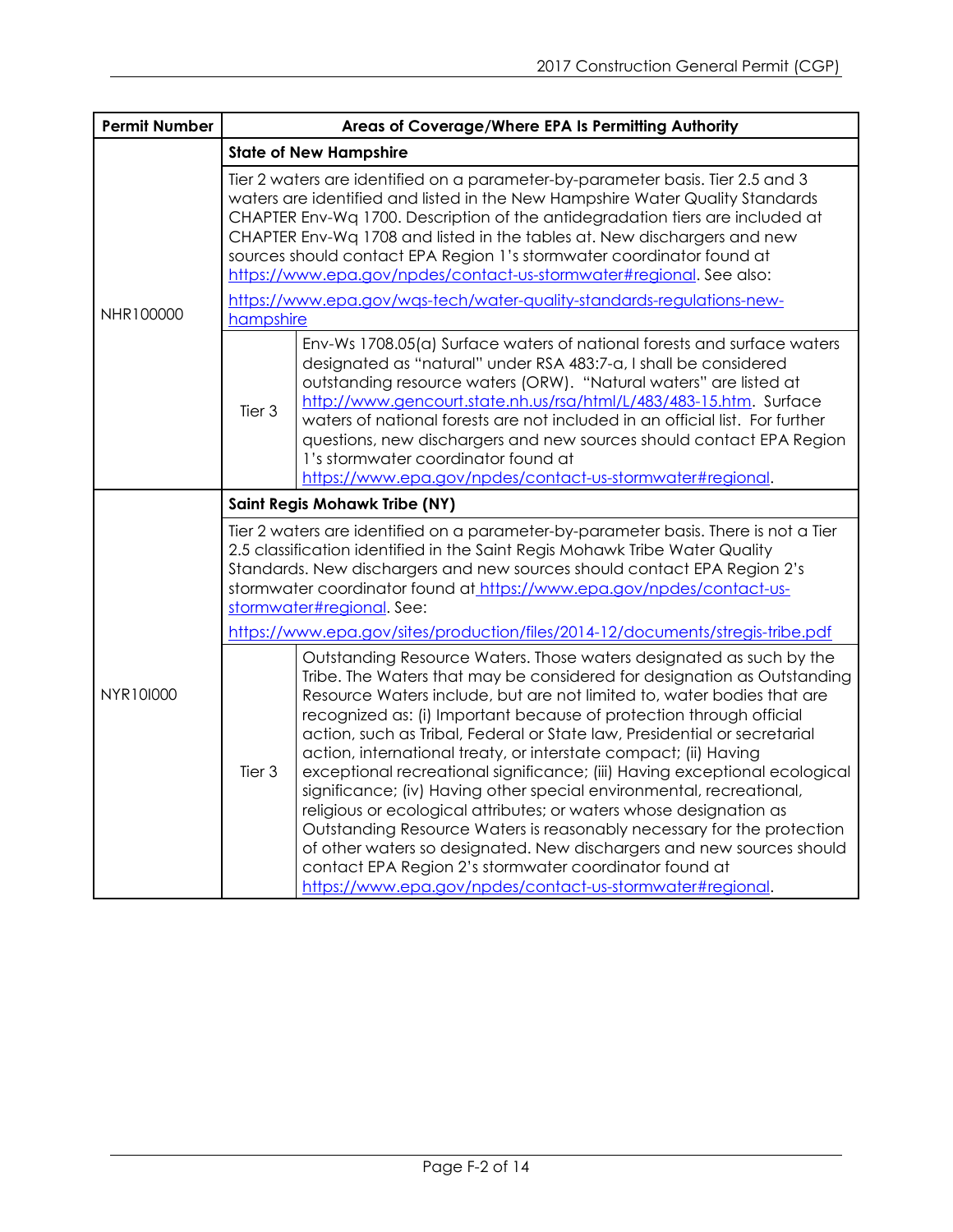| <b>Permit Number</b> | Areas of Coverage/Where EPA Is Permitting Authority                                                                                                                                                                                                                                                                                                               |                                                                                                                                                                                                                                                                                                                                                                                                                                                                                                                                                                                                                                                                                                                                                                                                                                                                                                                                                                                                                                                                                                                                                                                               |  |
|----------------------|-------------------------------------------------------------------------------------------------------------------------------------------------------------------------------------------------------------------------------------------------------------------------------------------------------------------------------------------------------------------|-----------------------------------------------------------------------------------------------------------------------------------------------------------------------------------------------------------------------------------------------------------------------------------------------------------------------------------------------------------------------------------------------------------------------------------------------------------------------------------------------------------------------------------------------------------------------------------------------------------------------------------------------------------------------------------------------------------------------------------------------------------------------------------------------------------------------------------------------------------------------------------------------------------------------------------------------------------------------------------------------------------------------------------------------------------------------------------------------------------------------------------------------------------------------------------------------|--|
|                      | <b>Commonwealth of Puerto Rico</b>                                                                                                                                                                                                                                                                                                                                |                                                                                                                                                                                                                                                                                                                                                                                                                                                                                                                                                                                                                                                                                                                                                                                                                                                                                                                                                                                                                                                                                                                                                                                               |  |
|                      | Tier 2 waters are identified on a parameter-by-parameter basis. There is not a Tier<br>2.5 classification identified in the Puerto Rico Water Quality Standards. New<br>dischargers and new sources should contact EPA Region 2's stormwater<br>coordinator found at https://www.epa.gov/npdes/contact-us-<br>stormwater#regional. See:                           |                                                                                                                                                                                                                                                                                                                                                                                                                                                                                                                                                                                                                                                                                                                                                                                                                                                                                                                                                                                                                                                                                                                                                                                               |  |
|                      |                                                                                                                                                                                                                                                                                                                                                                   | https://www.epa.gov/wqs-tech/water-quality-standards-regulations-puerto-rico                                                                                                                                                                                                                                                                                                                                                                                                                                                                                                                                                                                                                                                                                                                                                                                                                                                                                                                                                                                                                                                                                                                  |  |
| PRR100000            | Tier 3                                                                                                                                                                                                                                                                                                                                                            | Tier III waters are those which are classified as either Class SA or Class SE.<br>Class SA waters are defined as "Coastal waters and estuarine waters of<br>high quality and/or exceptional ecological or recreational value whose<br>existing characteristics shall not be altered, except by natural causes, in<br>order to preserve the existing natural phenomena." Class SA waters<br>include bioluminiscent lagoons and bays such as La Parguera and<br>Monsio José on the Southern Coast, Bahía de Mosquito in Vieques, and<br>any other coastal or estuarine waters of exceptional quality of high<br>ecological value or recreational which may be designated by Puerto<br>Rico, through Resolution, as requiring this classification for protection of<br>the waters. Class SE waters are defined as "Surface waters and wetlands<br>of exceptional ecological value, whose existing characteristics should<br>not be altered in order to preserve the existing natural phenomena."<br>Class SE waters include Laguna Tortuguero, Laguna Cartagena and any<br>other surface water bodies of exceptional ecological value as may be<br>designated by Puerto Rico through Resolution. |  |
|                      |                                                                                                                                                                                                                                                                                                                                                                   | <b>District of Columbia</b>                                                                                                                                                                                                                                                                                                                                                                                                                                                                                                                                                                                                                                                                                                                                                                                                                                                                                                                                                                                                                                                                                                                                                                   |  |
|                      |                                                                                                                                                                                                                                                                                                                                                                   | New dischargers and new sources should contact EPA Region 3's stormwater<br>coordinator found at https://www.epa.gov/npdes/contact-us-<br>stormwater#regional. Tier 2.5 waters are identified and listed in the District of<br>Columbia Water Quality Standards. See:                                                                                                                                                                                                                                                                                                                                                                                                                                                                                                                                                                                                                                                                                                                                                                                                                                                                                                                         |  |
| DCR100000            | $\underline{dc}$                                                                                                                                                                                                                                                                                                                                                  | https://www.epa.gov/wgs-tech/water-quality-standards-regulations-washington-                                                                                                                                                                                                                                                                                                                                                                                                                                                                                                                                                                                                                                                                                                                                                                                                                                                                                                                                                                                                                                                                                                                  |  |
|                      | <b>Tier 2.5</b>                                                                                                                                                                                                                                                                                                                                                   | Rule 1102.4 SPECIAL WATERS OF THE DISTRICT OF COLUMBIA (SWDC): Any<br>segment or segments of the surface waters of the District that are of<br>water quality better than needed for the current use or have scenic or<br>aesthetic importance shall be designated as Special Waters of the<br>District of Columbia (SWDC). Rock Creek and its tributaries and Battery<br>Kemble Creek and its tributaries are considered Special Waters of the<br>District of Columbia (SWDC) under its antidegradation program.                                                                                                                                                                                                                                                                                                                                                                                                                                                                                                                                                                                                                                                                              |  |
|                      |                                                                                                                                                                                                                                                                                                                                                                   | Miccosukee Tribe (FL)                                                                                                                                                                                                                                                                                                                                                                                                                                                                                                                                                                                                                                                                                                                                                                                                                                                                                                                                                                                                                                                                                                                                                                         |  |
| FLR101000            | New dischargers and new sources should contact EPA Region 4's stormwater<br>coordinator found at https://www.epa.gov/npdes/contact-us-<br>stormwater#regional. The Miccosukee Tribe Water Quality Standards includes an<br>additional tier of protection between Tier 2 and 3 that is referred as Tier 2 $\frac{3}{4}$ for<br>Outstanding Miccosukee Waters. See: |                                                                                                                                                                                                                                                                                                                                                                                                                                                                                                                                                                                                                                                                                                                                                                                                                                                                                                                                                                                                                                                                                                                                                                                               |  |
|                      |                                                                                                                                                                                                                                                                                                                                                                   | https://www.epa.gov/wgs-tech/water-quality-standards-regulations-miccosukee-<br>tribe-indians-florida                                                                                                                                                                                                                                                                                                                                                                                                                                                                                                                                                                                                                                                                                                                                                                                                                                                                                                                                                                                                                                                                                         |  |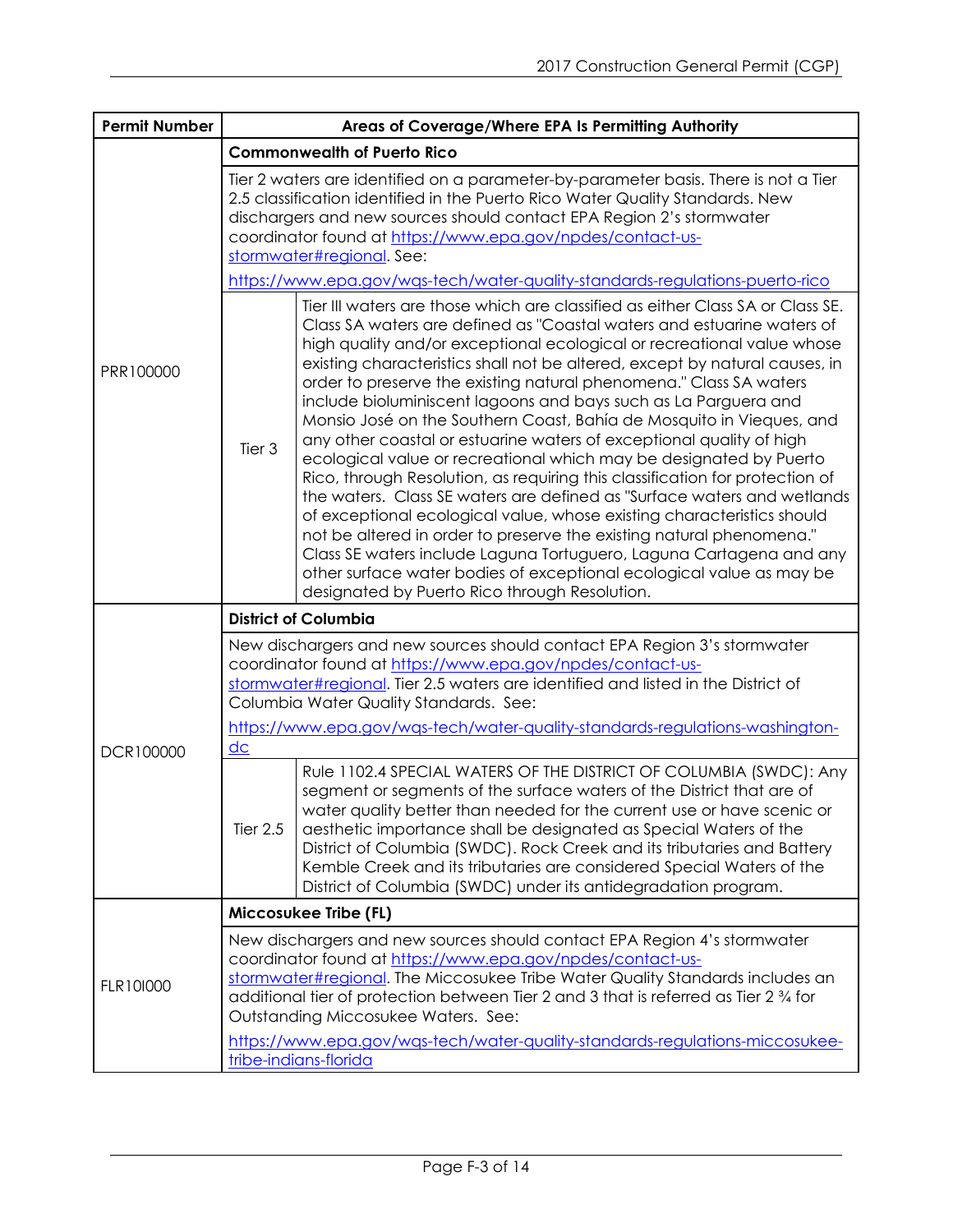| <b>Permit Number</b> | Areas of Coverage/Where EPA Is Permitting Authority |                                                                                                                                                                                                                                                                                                                                                                                                                                                                                                                                                                                                                                                                                                                                                                                                                                                                                                                                                                                                                                                                                                                                                                                                                                                                                                                                                                                                                                                                                                                                                                                                                                                                                                                                                                                                                                                                                                                                                                                                                                                                                                                                                                                             |
|----------------------|-----------------------------------------------------|---------------------------------------------------------------------------------------------------------------------------------------------------------------------------------------------------------------------------------------------------------------------------------------------------------------------------------------------------------------------------------------------------------------------------------------------------------------------------------------------------------------------------------------------------------------------------------------------------------------------------------------------------------------------------------------------------------------------------------------------------------------------------------------------------------------------------------------------------------------------------------------------------------------------------------------------------------------------------------------------------------------------------------------------------------------------------------------------------------------------------------------------------------------------------------------------------------------------------------------------------------------------------------------------------------------------------------------------------------------------------------------------------------------------------------------------------------------------------------------------------------------------------------------------------------------------------------------------------------------------------------------------------------------------------------------------------------------------------------------------------------------------------------------------------------------------------------------------------------------------------------------------------------------------------------------------------------------------------------------------------------------------------------------------------------------------------------------------------------------------------------------------------------------------------------------------|
|                      | Tier $2\frac{3}{4}$                                 | Outstanding Miccosukee Waters (OMW): The Miccosukee Tribe<br>recognizes that the waters of its Federal Reservation which are<br>contained within Water Conservation Area 3-A and the Miccosukee<br>Reserved Area constitute the Tribe's highest quality waters and must be<br>preserved in as pristine a condition as possible while at the same time<br>allowing for the activities of man. These ecologically important waters<br>are essential to the survival of the Miccosukee Tribe, therefore: The<br>Miccosukee Tribe hereby designates the waters of its Federal Reservation<br>which are contained within Water Conservation Area 3-A (North Grass,<br>South Grass, Gap) and Miccosukee Reserved Area as Class III-A and<br>Outstanding Miccosukee waters (OMW). The North Grass is defined as<br>that area bounded by the northern boundary of the reservation, the<br>eastern edge of the L-28 levee (which is east of the L-28 canal), the<br>southern edge of the C-60 Canal, and the eastern boundary of the<br>reservation. The South Grass is defined as the area bounded by southern<br>edge of the C-60 canal, the eastern boundary of the reservation, the<br>southern boundary of the reservation, the eastern edge of the L-28<br>canal (which is south of the L-28 Tieback Canal), a line running north<br>from the L-28 Canal (where the L-28 Canal turns northwest to become<br>the L-28 Tieback Canal) until this line intersects the oil pipeline, the center<br>of the oil pipeline until the oil pipeline intercepts the L-28 Interceptor<br>Canal, and the eastern edge of the L-28 levee (which is east of the L-28<br>Canal). The Gap is defined as that area which is bounded by the<br>southern boundary of the reservation, the western boundary of the<br>reservation, the northeastern edge of the L-28 Interceptor Canal, the oil<br>pipeline which runs generally south from the L-28 Interceptor Canal until<br>the pipeline intercepts a line running north from the L-28 Canal where<br>the L-28 canal turns northwest to become the L-28 Tieback Canal, and<br>the eastern edge of the L-28 canal (which is south of the L-28 Tieback<br>Canal). |
|                      | Tier 3                                              | Tier 3: Outstanding Natural Resource Waters (ONRW): Where high quality<br>waters constitute an Outstanding Tribal resource such as waters of parks<br>and wildlife refuges and waters of exceptional ecological and<br>recreational significance, that water quality shall be maintained and<br>protected. These waters shall be designated as Outstanding Natural<br>Resource Waters (ONRW). Currently, no Tribal waters are designated as<br>ONRW.                                                                                                                                                                                                                                                                                                                                                                                                                                                                                                                                                                                                                                                                                                                                                                                                                                                                                                                                                                                                                                                                                                                                                                                                                                                                                                                                                                                                                                                                                                                                                                                                                                                                                                                                        |
|                      |                                                     | Seminole Tribe (FL)                                                                                                                                                                                                                                                                                                                                                                                                                                                                                                                                                                                                                                                                                                                                                                                                                                                                                                                                                                                                                                                                                                                                                                                                                                                                                                                                                                                                                                                                                                                                                                                                                                                                                                                                                                                                                                                                                                                                                                                                                                                                                                                                                                         |
|                      |                                                     | New dischargers and new sources should contact EPA Region 4's stormwater<br>coordinator found at https://www.epa.gov/npdes/contact-us-<br>stormwater#regional. See also:                                                                                                                                                                                                                                                                                                                                                                                                                                                                                                                                                                                                                                                                                                                                                                                                                                                                                                                                                                                                                                                                                                                                                                                                                                                                                                                                                                                                                                                                                                                                                                                                                                                                                                                                                                                                                                                                                                                                                                                                                    |
|                      |                                                     | https://www.epa.gov/sites/production/files/2014-<br>12/documents/seminole floridawgs.pdf                                                                                                                                                                                                                                                                                                                                                                                                                                                                                                                                                                                                                                                                                                                                                                                                                                                                                                                                                                                                                                                                                                                                                                                                                                                                                                                                                                                                                                                                                                                                                                                                                                                                                                                                                                                                                                                                                                                                                                                                                                                                                                    |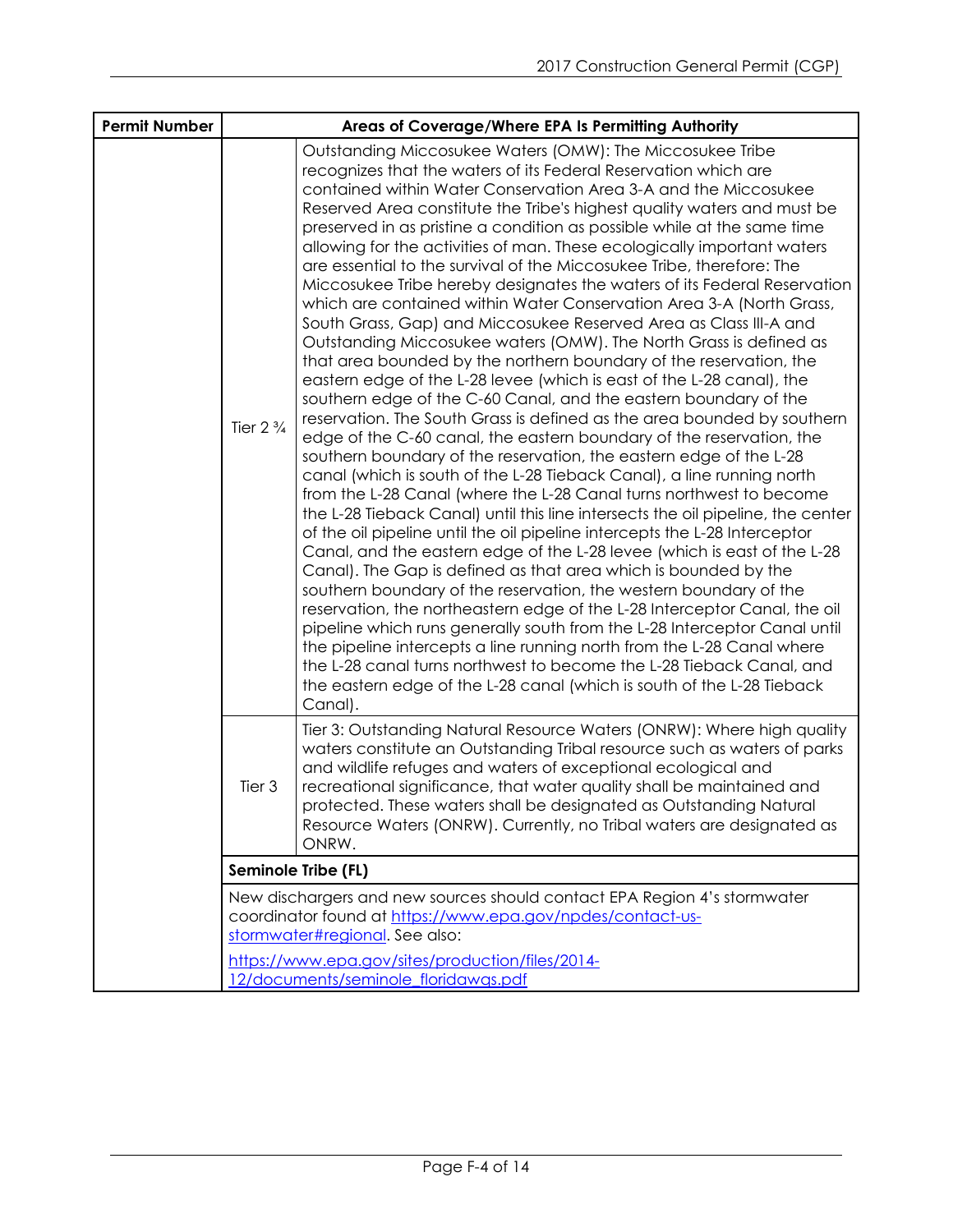| <b>Permit Number</b> | Areas of Coverage/Where EPA Is Permitting Authority                                                                                                                                                                                                                                                                                                                                                                                                                                                                                                                                                             |                                                                                                                                                                                                                                                                             |  |  |
|----------------------|-----------------------------------------------------------------------------------------------------------------------------------------------------------------------------------------------------------------------------------------------------------------------------------------------------------------------------------------------------------------------------------------------------------------------------------------------------------------------------------------------------------------------------------------------------------------------------------------------------------------|-----------------------------------------------------------------------------------------------------------------------------------------------------------------------------------------------------------------------------------------------------------------------------|--|--|
|                      |                                                                                                                                                                                                                                                                                                                                                                                                                                                                                                                                                                                                                 | Fond du Lac Band of MN Chippewa                                                                                                                                                                                                                                             |  |  |
|                      | Tier 2 waters are identified on a parameter-by-parameter basis. There is not a Tier<br>2.5 classification identified in the Fond du Lac Band of MN Chippewa Water<br>Quality Standards. New dischargers and new sources should contact EPA Region<br>5's stormwater coordinator found at https://www.epa.gov/npdes/contact-us-<br>stormwater#regional. See:                                                                                                                                                                                                                                                     |                                                                                                                                                                                                                                                                             |  |  |
|                      | https://www.epa.gov/wqs-tech/water-quality-standards-regulations-fond-du-lac-<br>band-minnesota-chippewa-tribe                                                                                                                                                                                                                                                                                                                                                                                                                                                                                                  |                                                                                                                                                                                                                                                                             |  |  |
|                      | Tier 3                                                                                                                                                                                                                                                                                                                                                                                                                                                                                                                                                                                                          | Six Lakes are presently identified as Tier 3/Outstanding Reservation<br>Resource Waters (ORRW): (1) Dead Fish Lake; (2) Jaskari Lake; (3) Miller<br>(Mud) Lake; (4) Perch Lake; (5) Rice Portage Lake; (6) Wild Rice Lake.                                                  |  |  |
|                      |                                                                                                                                                                                                                                                                                                                                                                                                                                                                                                                                                                                                                 | <b>Grand Portage Band of MN Chippewa</b>                                                                                                                                                                                                                                    |  |  |
| MNR101000            | Tier 2 waters are identified on a parameter-by-parameter basis. Two subcategories<br>of protection (referred to as outstanding tribal water resource (OTWR)) exist in the<br>Grand Portage Band of MN Chippewa Water Quality Standards as follows: (a)<br>OTWR-Restricted (lowered water quality may be allowed under limited<br>circumstances); (b) OTWR-Prohibited (Discharges and permanent lowering of<br>water quality are prohibited). New dischargers and new sources should contact<br>EPA Region 5's stormwater coordinator found at<br>https://www.epa.gov/npdes/contact-us-stormwater#regional. See: |                                                                                                                                                                                                                                                                             |  |  |
|                      | https://www.epa.gov/wgs-tech/water-quality-standards-regulations-grand-                                                                                                                                                                                                                                                                                                                                                                                                                                                                                                                                         |                                                                                                                                                                                                                                                                             |  |  |
|                      | portage-band-minnesota-chippewa-tribe                                                                                                                                                                                                                                                                                                                                                                                                                                                                                                                                                                           |                                                                                                                                                                                                                                                                             |  |  |
|                      | Tier <sub>2</sub>                                                                                                                                                                                                                                                                                                                                                                                                                                                                                                                                                                                               | OTWR-Restricted: All waters, not already classified as Tier 3, are high<br>quality Tier 2 waters (see Grand Portage Reservation Water Quality<br>Standards, Section VI & VII, Pages 14-16).                                                                                 |  |  |
|                      | Tier 3                                                                                                                                                                                                                                                                                                                                                                                                                                                                                                                                                                                                          | OTWR-Prohibited: "The portion of Lake Superior north of latitude 47<br>degrees, 57 minutes, 13 seconds, east of Hat Point, south of the<br>Minnesota-Ontario boundary, and west of the Minnesota-Michigan<br>boundary" (see Section VII, Page 16).                          |  |  |
|                      |                                                                                                                                                                                                                                                                                                                                                                                                                                                                                                                                                                                                                 | <b>Bad River Band of Lake Superior Chippewa (WI)</b>                                                                                                                                                                                                                        |  |  |
| WIR101000            | Tier 2 waters are identified on a water body-by-water body basis. Tier 2, 2.5, and 3<br>classifications are included in the Bad River Band of Lake Superior Chippewa<br>Water Quality Standards. See:                                                                                                                                                                                                                                                                                                                                                                                                           |                                                                                                                                                                                                                                                                             |  |  |
|                      | https://www.epa.gov/wgs-tech/water-quality-standards-regulations-bad-river-<br>band-lake-superior-chippewa-tribe                                                                                                                                                                                                                                                                                                                                                                                                                                                                                                |                                                                                                                                                                                                                                                                             |  |  |
|                      | Tier 2                                                                                                                                                                                                                                                                                                                                                                                                                                                                                                                                                                                                          | Any surface water not specifically classified as Outstanding Tribal<br>Resource Water or Outstanding Resource Water is classified as<br>Exceptional Resource Water (Anishinaabosibiing).                                                                                    |  |  |
|                      | Tier $2.5$                                                                                                                                                                                                                                                                                                                                                                                                                                                                                                                                                                                                      | Outstanding Resource Waters: a portion of Bad River, from downstream<br>the confluence with the White River to Lake Superior, White River,<br>Marengo River, Graveyard Creek, Bear Trap Creek, Wood Creek,<br>Brunsweiler River, Tyler Forks, Bell Creek, and Vaughn Creek. |  |  |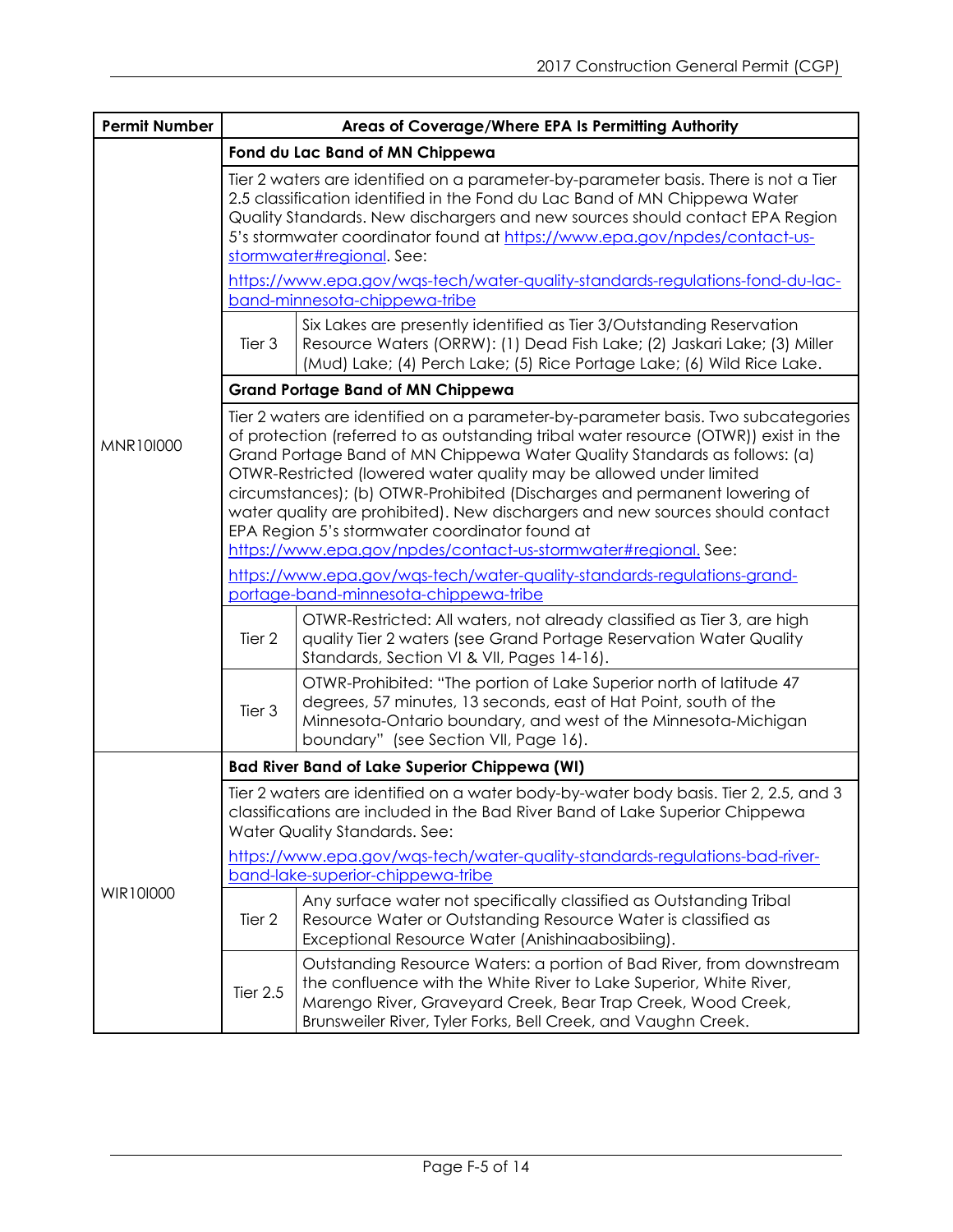| <b>Permit Number</b> | Areas of Coverage/Where EPA Is Permitting Authority |                                                                                                                                                                                                                                                                                                                                                                                                                                                                                                                                                                                                                                                                                                                                                                                                                                                                                                                                                                                                                                                                                                                                                                                                                                                                                                                                                                                                                                                                                                                                                                                                                                                                                                                                                                                |  |
|----------------------|-----------------------------------------------------|--------------------------------------------------------------------------------------------------------------------------------------------------------------------------------------------------------------------------------------------------------------------------------------------------------------------------------------------------------------------------------------------------------------------------------------------------------------------------------------------------------------------------------------------------------------------------------------------------------------------------------------------------------------------------------------------------------------------------------------------------------------------------------------------------------------------------------------------------------------------------------------------------------------------------------------------------------------------------------------------------------------------------------------------------------------------------------------------------------------------------------------------------------------------------------------------------------------------------------------------------------------------------------------------------------------------------------------------------------------------------------------------------------------------------------------------------------------------------------------------------------------------------------------------------------------------------------------------------------------------------------------------------------------------------------------------------------------------------------------------------------------------------------|--|
|                      | Tier 3                                              | Outstanding Tribal Resource Waters: Kakagon Slough and the lower<br>wetland reaches of its tributaries that support wild rice, Kakagon River,<br>Bad River Slough, Honest John Lake, Bog Lake, a portion of Bad River,<br>from where it enters the Reservation through the confluence with the<br>White River, and Potato River.                                                                                                                                                                                                                                                                                                                                                                                                                                                                                                                                                                                                                                                                                                                                                                                                                                                                                                                                                                                                                                                                                                                                                                                                                                                                                                                                                                                                                                               |  |
|                      | Lac du Flambeau Band of the Lake Superior Chippewa  |                                                                                                                                                                                                                                                                                                                                                                                                                                                                                                                                                                                                                                                                                                                                                                                                                                                                                                                                                                                                                                                                                                                                                                                                                                                                                                                                                                                                                                                                                                                                                                                                                                                                                                                                                                                |  |
|                      |                                                     | Tier 2 waters are identified on a water body-by-water body basis. Tier 2, 2.5, and 3<br>classifications are included in the Lac du Flambeau Band of the Lake Superior<br>Chippewa Water Quality Standards. See:                                                                                                                                                                                                                                                                                                                                                                                                                                                                                                                                                                                                                                                                                                                                                                                                                                                                                                                                                                                                                                                                                                                                                                                                                                                                                                                                                                                                                                                                                                                                                                |  |
|                      |                                                     | https://www.epa.gov/wgs-tech/water-quality-standards-regulations-lac-du-<br>flambeau-band-lake-superior-chippewa-tribe                                                                                                                                                                                                                                                                                                                                                                                                                                                                                                                                                                                                                                                                                                                                                                                                                                                                                                                                                                                                                                                                                                                                                                                                                                                                                                                                                                                                                                                                                                                                                                                                                                                         |  |
|                      | Tier 2                                              | All named waters, including wetlands, not specified under an<br>Antidegradation classification are classified as Tribal Resource Water<br>(Tier 2). Unclassified Named Waters (Tier 2): Buckskin Lake; Flambeau<br>Lake; Long (Interlaken) Lake); Marland's Lake (Sec. 13, T40NR4E); Moss<br>Lake; Pokegema Lake.                                                                                                                                                                                                                                                                                                                                                                                                                                                                                                                                                                                                                                                                                                                                                                                                                                                                                                                                                                                                                                                                                                                                                                                                                                                                                                                                                                                                                                                              |  |
|                      | <b>Tier 2.5</b>                                     | Exceptional Tribal Resource Waters: Bills Lake, Birch Lake, Bobidosh Lake,<br>Bog Lake (SE SE Sec. 31, T40NR6E), Bolton Lake, Broken Bow Lake,<br>Chewalah Lake, Clear Lake (Sec. 2, T39NR4E), Corn Great, Great, Corn<br>Lake, Little "Least/Lesser", Crawling Stone Lake, Big, Crawling Stone Lake,<br>Little, Crescent Lake, Crooked Lake, Big, David Lake, Ellerson Lake,<br>Middle, Ellerson Lake, West, Elsie Lake "Boundary Lake", Fat Lake, Fence<br>Lake, Gresham Creek, Green Lake (NW NW Sec. 19, T41R6E), Grey Lake,<br>Gunlock Lake, Haskell Lake, Headflyer Lake (Sec. 19, T41NR5E), Highway<br>Lake (NW NW Sec. 19, T41NR5E), Horsehead Lake (SE SW Sec. 9,<br>T40NR5E), Hutton's Creek, Ike Walton Lake, Lily Lake (SE SW Sec. 35,<br>T40NR5E), Little Ten Lake, Lodge Lake "L. Rice" (NW NW Sec. 8, T41NR6E),<br>Lucy Lake, Mindys Lake (Sec. 8, T40NR5E), Minette Lake, Mitten Lake,<br>Monk's Lake (Sec. 13, T40NR5E), Moving Cloud Lake, Mud Creek,<br>Muskesin Lake, Patterson Lake, Placid Twin Lake (North), Placid Twin Lake<br>(South), Plummer Lake, Poupart Lake, Prairie Lake (NE SW Sec. 13,<br>T40NR4E), Raven Lake, Ross Allen Lake, Sand Lake, Little, Scott Lake (Sec.<br>22, T40N, R4E), Shishebogama Lake, Signal Lake, Snort Lake (Sec. 5, T41N,<br>R6E), Spring Lake "Jerms", Squirrel Lake, Statenaker Lake "Hollow", Stearns<br>Lake "Hourglass", Sugarbush "Hidden Lake" (NW NW Sec. 17, T41NR5E),<br>Sugarbush Creek, Sugarbush Lake, Little, Sugarbush Lake, Lower,<br>Sugarbush Lake, Middle, Sugarbush Lake, Upper, Sunfish Lake,<br>Tippecanoe Lake, Tomahawk River, To-To Tom Lake, Toulish Lake, Trout<br>River, Warrior Lake, White Sand Lake, Whitefish Lake "Cattail Lake" (Sec.<br>34, T40N5R), Wishow Lake, Wyandock Lake. |  |
|                      | Tier 3                                              | Outstanding Tribal Resource Waters: Bear River (1st bridge to Reservation<br>boundary), Big Springs (Sec. 25, T40NR4E), Black Lake, Cranberry Lake,<br>Doud Lake, Eagle Lake, Gene Lake, Johnson Springs, Little Trout Lake,<br>Lost Lake (Sect. 1, T41NR4E), Mishonagon Creek, Munnomin (Jesse, Duck)<br>Lake, Negani (Hegani) Lake, Reservation Line Lake, Spring Creek, Tank<br>Lake, Thomas Lake, Wild Rice Lake, Zee Lake.                                                                                                                                                                                                                                                                                                                                                                                                                                                                                                                                                                                                                                                                                                                                                                                                                                                                                                                                                                                                                                                                                                                                                                                                                                                                                                                                                |  |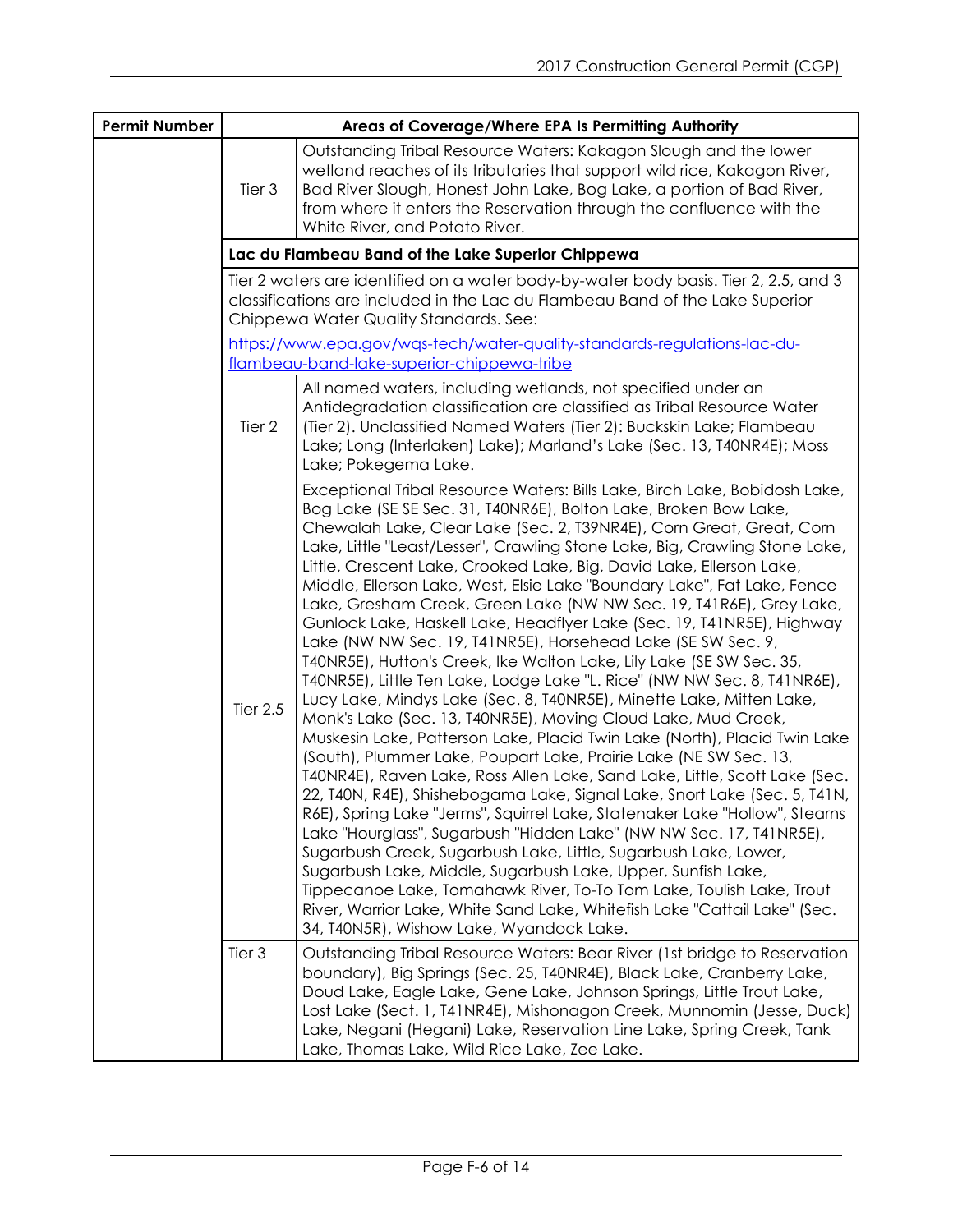| <b>Permit Number</b> | Areas of Coverage/Where EPA Is Permitting Authority                                                                                                                                                                                                                                                                                             |  |  |
|----------------------|-------------------------------------------------------------------------------------------------------------------------------------------------------------------------------------------------------------------------------------------------------------------------------------------------------------------------------------------------|--|--|
|                      | <b>State of New Mexico</b>                                                                                                                                                                                                                                                                                                                      |  |  |
|                      | Tier 2 waters are identified on a parameter-by-parameter basis. There is not a Tier<br>2.5 classification identified in the State of New Mexico Water Quality Standards.<br>New dischargers and new sources should contact EPA Region 6's stormwater<br>coordinator found at https://www.epa.gov/npdes/contact-us-<br>stormwater#regional. See: |  |  |
| NMR100000            | https://www.epa.gov/wqs-tech/water-quality-standards-regulations-new-mexico                                                                                                                                                                                                                                                                     |  |  |
|                      | Tier 2<br>If you need assistance determining if your discharge is to a Tier 2<br>waterbody, please contact the NMED Surface Water Quality Bureau's<br>Stormwater Program at<br>https://www.env.nm.gov/swqb/StormWater/index.html.                                                                                                               |  |  |
|                      | See https://www.env.nm.gov/swqb/ONRW/ for current list of NMED's Tier<br>Tier 3<br>3/Outstanding National Resource Waters. See also New Mexico's Water<br>Quality Standards at 20.6.4.9.D NMAC.                                                                                                                                                 |  |  |
|                      | Ohkay Owingeh (NM) (formerly the Pueblo of San Juan)                                                                                                                                                                                                                                                                                            |  |  |
|                      | New dischargers and new sources should contact EPA Region 6's stormwater<br>coordinator found at https://www.epa.gov/npdes/contact-us-<br>stormwater#regional. See also:                                                                                                                                                                        |  |  |
|                      | https://www.epa.gov/wgs-tech/water-quality-standards-regulations-ohkay-<br>owingeh-pueblo-formerly-pueblo-san-juan                                                                                                                                                                                                                              |  |  |
|                      | <b>Pueblo of Acoma (NM)</b>                                                                                                                                                                                                                                                                                                                     |  |  |
|                      | New dischargers and new sources should contact EPA Region 6's stormwater<br>coordinator found at https://www.epa.gov/npdes/contact-us-<br>stormwater#regional. See also:                                                                                                                                                                        |  |  |
|                      | https://www.epa.gov/wqs-tech/water-quality-standards-regulations-pueblo-<br>acoma                                                                                                                                                                                                                                                               |  |  |
|                      | Pueblo of Isleta (NM)                                                                                                                                                                                                                                                                                                                           |  |  |
| NMR101000            | New dischargers and new sources should contact EPA Region 6's stormwater<br>coordinator found at https://www.epa.gov/npdes/contact-us-<br>stormwater#regional. See also:                                                                                                                                                                        |  |  |
|                      | https://www.epa.gov/wgs-tech/water-quality-standards-regulations-pueblo-isleta                                                                                                                                                                                                                                                                  |  |  |
|                      | <b>Pueblo of Nambe (NM)</b>                                                                                                                                                                                                                                                                                                                     |  |  |
|                      | New dischargers and new sources should contact EPA Region 6's stormwater<br>coordinator found at https://www.epa.gov/npdes/contact-us-<br>stormwater#regional. See also:                                                                                                                                                                        |  |  |
|                      | https://www.epa.gov/wqs-tech/water-quality-standards-regulations-pueblo-<br>nambe                                                                                                                                                                                                                                                               |  |  |
|                      | <b>Pueblo of Picuris (NM)</b>                                                                                                                                                                                                                                                                                                                   |  |  |
|                      | New dischargers and new sources should contact EPA Region 6's stormwater<br>coordinator found at https://www.epa.gov/npdes/contact-us-<br>stormwater#regional. Tier 2, 2.5, and 3 classifications are included in the Pueblo of<br>Picuris Water Quality Standards. See:                                                                        |  |  |
|                      | https://www.epa.gov/wgs-tech/water-guality-standards-regulations-pueblo-<br>picuris                                                                                                                                                                                                                                                             |  |  |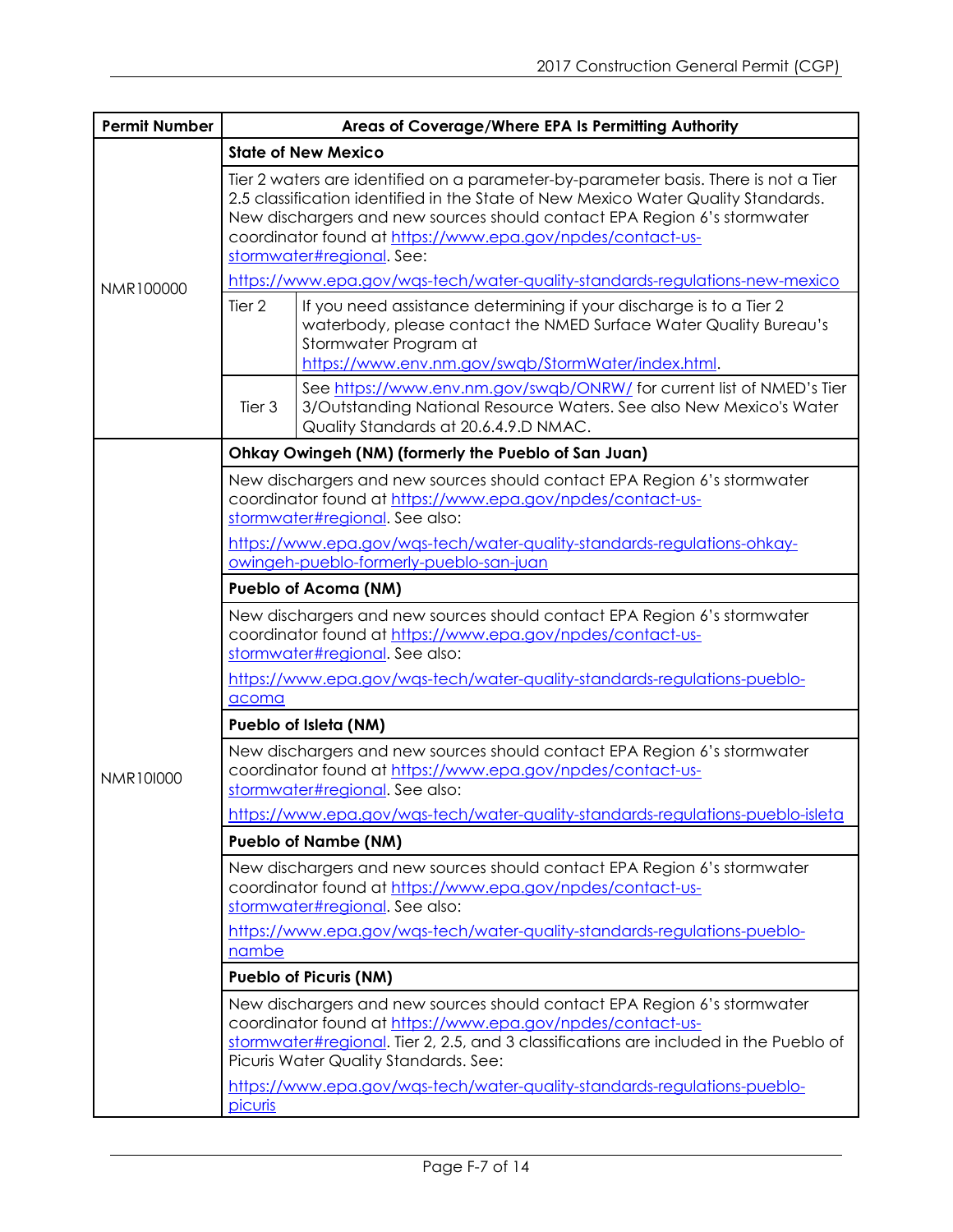| <b>Permit Number</b> | Areas of Coverage/Where EPA Is Permitting Authority                                                                                                                                                                                                                                                                                                     |  |  |
|----------------------|---------------------------------------------------------------------------------------------------------------------------------------------------------------------------------------------------------------------------------------------------------------------------------------------------------------------------------------------------------|--|--|
|                      | <b>Pueblo of Pojoaque (NM)</b>                                                                                                                                                                                                                                                                                                                          |  |  |
|                      | New dischargers and new sources should contact EPA Region 6's stormwater<br>coordinator found at https://www.epa.gov/npdes/contact-us-<br>stormwater#regional. See also:                                                                                                                                                                                |  |  |
|                      | https://www.epa.gov/wgs-tech/water-guality-standards-regulations-pueblo-<br>pojoaque                                                                                                                                                                                                                                                                    |  |  |
|                      | <b>Pueblo of Sandia (NM)</b>                                                                                                                                                                                                                                                                                                                            |  |  |
|                      | New dischargers and new sources should contact EPA Region 6's stormwater<br>coordinator found at https://www.epa.gov/npdes/contact-us-<br>stormwater#regional. See also:<br>https://www.epa.gov/wgs-tech/water-quality-standards-regulations-pueblo-<br>sandia                                                                                          |  |  |
|                      | Pueblo of Santa Ana (NM)                                                                                                                                                                                                                                                                                                                                |  |  |
|                      | New dischargers and new sources should contact EPA Region 6's stormwater<br>coordinator found at https://www.epa.gov/npdes/contact-us-<br>stormwater#regional. See also:                                                                                                                                                                                |  |  |
|                      | https://www.epa.gov/wqs-tech/water-quality-standards-regulations-pueblo-<br>santa-ana                                                                                                                                                                                                                                                                   |  |  |
|                      | <b>Pueblo of Santa Clara (NM)</b>                                                                                                                                                                                                                                                                                                                       |  |  |
|                      | New dischargers and new sources should contact EPA Region 6's stormwater<br>coordinator found at https://www.epa.gov/npdes/contact-us-<br>stormwater#regional. See also:<br>https://www.epa.gov/wgs-tech/water-guality-standards-regulations-pueblo-                                                                                                    |  |  |
|                      | santa-clara<br><b>Pueblo of Taos (NM)</b>                                                                                                                                                                                                                                                                                                               |  |  |
|                      | New dischargers and new sources should contact EPA Region 6's stormwater<br>coordinator found at https://www.epa.gov/npdes/contact-us-<br>stormwater#regional. See also:<br>https://www.epa.gov/wqs-tech/water-quality-standards-regulations-pueblo-taos                                                                                                |  |  |
|                      | Outstanding Tribal Resource Waters: Mountain Lakes; Mountain Streams<br>Tier 3<br>& Springs;                                                                                                                                                                                                                                                            |  |  |
|                      | <b>Pueblo of Tesuque (NM)</b>                                                                                                                                                                                                                                                                                                                           |  |  |
|                      | New dischargers and new sources should contact EPA Region 6's stormwater<br>coordinator found at https://www.epa.gov/npdes/contact-us-<br>stormwater#regional. See also:                                                                                                                                                                                |  |  |
|                      | https://www.epa.gov/wqs-tech/water-quality-standards-regulations-pueblo-<br>tesuque                                                                                                                                                                                                                                                                     |  |  |
|                      | <b>Ute Mountain Ute Tribe</b>                                                                                                                                                                                                                                                                                                                           |  |  |
| COR101000            | Tier 2 waters are identified on a parameter-by-parameter basis. There is not a Tier<br>2.5 classification identified in the Ute Mountain Ute Tribe Water Quality Standards.<br>New dischargers and new sources should contact EPA Region 8's stormwater<br>coordinator found at https://www.epa.gov/npdes/contact-us-<br>stormwater#regional. See also: |  |  |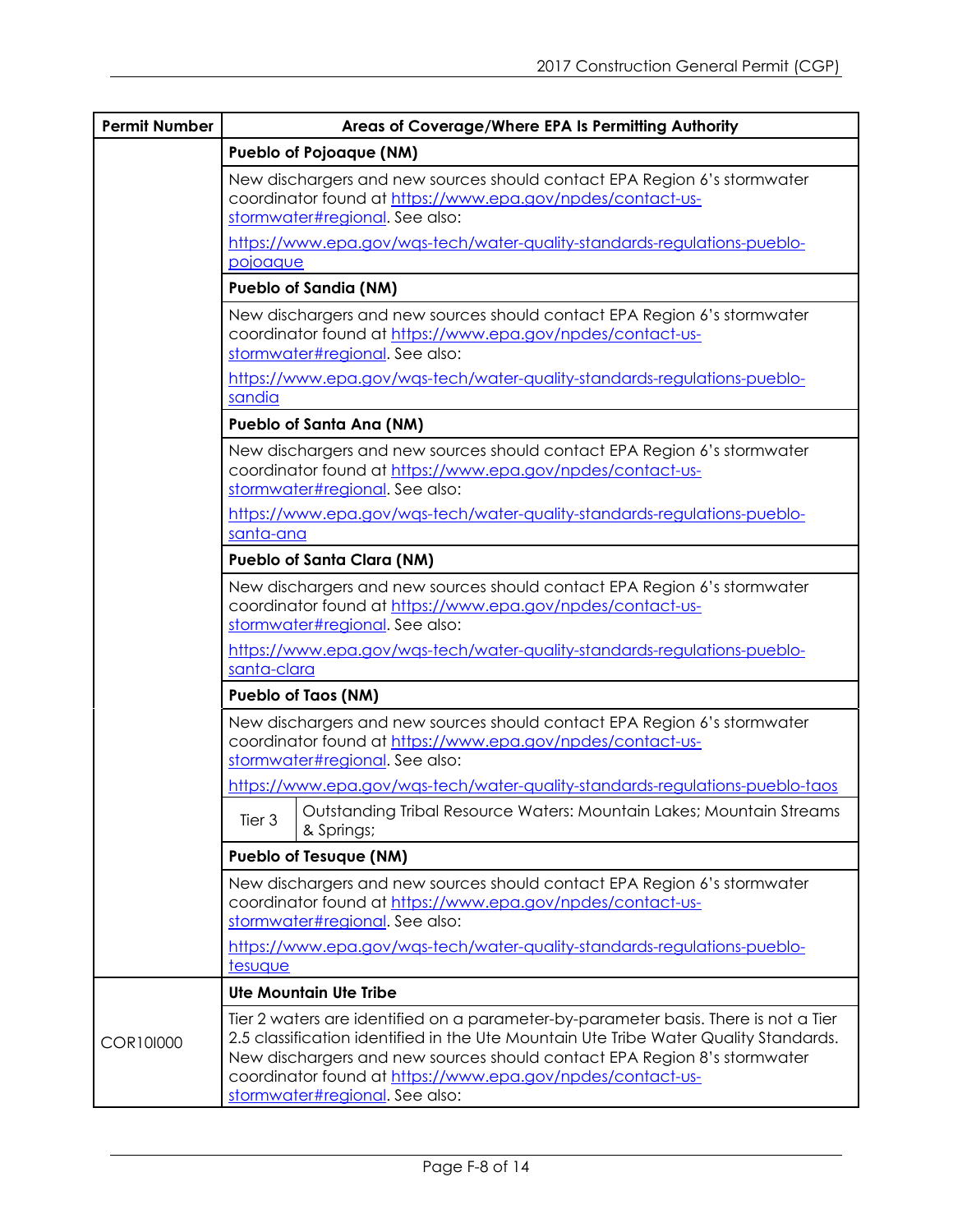| <b>Permit Number</b> | Areas of Coverage/Where EPA Is Permitting Authority                                                                                                                                                                                                                                                                                                                                                                                                                                |                                                                                                                                                                                                                                                                                                                                                                                                                                                                                     |  |
|----------------------|------------------------------------------------------------------------------------------------------------------------------------------------------------------------------------------------------------------------------------------------------------------------------------------------------------------------------------------------------------------------------------------------------------------------------------------------------------------------------------|-------------------------------------------------------------------------------------------------------------------------------------------------------------------------------------------------------------------------------------------------------------------------------------------------------------------------------------------------------------------------------------------------------------------------------------------------------------------------------------|--|
|                      | https://www.epa.gov/wgs-tech/water-quality-standards-regulations-ute-<br>mountain-ute-tribe                                                                                                                                                                                                                                                                                                                                                                                        |                                                                                                                                                                                                                                                                                                                                                                                                                                                                                     |  |
|                      | Tier 3                                                                                                                                                                                                                                                                                                                                                                                                                                                                             | Outstanding Tribal Resource Waters: 1. Ute Spring and unnamed creek<br>from Ute Spring downstream within Section 12, TWP35N R18W<br>(Colorado). 2. Allen Canyon Creek, Sections 17, 20, 29, 30, 31, TWP 35S,<br>R21E (Utah) 3. "Lopez" Spring and unnamed creek tributary to and<br>downstream from the spring, within Section 35, TWP 34N, R18W                                                                                                                                    |  |
|                      |                                                                                                                                                                                                                                                                                                                                                                                                                                                                                    | Assiniboine and Sioux Tribes of the Fort Peck Indian Reservation (MT)                                                                                                                                                                                                                                                                                                                                                                                                               |  |
|                      |                                                                                                                                                                                                                                                                                                                                                                                                                                                                                    | Tier 2 waters are identified on a water body-by-water body basis. There is not a Tier<br>2.5 classification identified in the Assiniboine and Sioux Tribes of the Fort Peck<br>Indian Reservation Water Quality Standards. New dischargers and new sources<br>should contact EPA Region 8's stormwater coordinator found at<br>https://www.epa.gov/npdes/contact-us-stormwater#regional. See also:<br>https://www.epa.gov/wqs-tech/water-quality-standards-regulations-assiniboine- |  |
|                      |                                                                                                                                                                                                                                                                                                                                                                                                                                                                                    | and-sioux-tribes-fort-peck-indian                                                                                                                                                                                                                                                                                                                                                                                                                                                   |  |
|                      | Tier 2                                                                                                                                                                                                                                                                                                                                                                                                                                                                             | Most Tribal Waters will qualify as Tier 2 waters. Unless the water body is<br>not attaining the Clean Water Act Section 101(a)(2) goals, the water<br>body has received an OTRW designation, or there is no assimilative<br>capacity for pollutants to protect existing and designated uses, it is likely<br>that the water body will receive Tier 2 protection.                                                                                                                    |  |
|                      |                                                                                                                                                                                                                                                                                                                                                                                                                                                                                    | Confederated Salish and Kootenai Tribes of the Flathead Reservation (MT)                                                                                                                                                                                                                                                                                                                                                                                                            |  |
| MTR10I000            | Tier 2 waters are identified on a water body-by-water body basis. There is not a Tier<br>2.5 classification identified in the Confederated Salish and Kootenai Tribes of the<br>Flathead Reservation Water Quality Standards. New dischargers and new sources<br>should contact EPA Region 8's stormwater coordinator found at<br>https://www.epa.gov/npdes/contact-us-stormwater#regional. See also:                                                                              |                                                                                                                                                                                                                                                                                                                                                                                                                                                                                     |  |
|                      |                                                                                                                                                                                                                                                                                                                                                                                                                                                                                    | https://www.epa.gov/wgs-tech/water-quality-standards-regulations-<br>confederated-salish-and-kootenai-tribes-flathead                                                                                                                                                                                                                                                                                                                                                               |  |
|                      | Tier 3                                                                                                                                                                                                                                                                                                                                                                                                                                                                             | The following are Tier 3 waters: All waters located within Tribally<br>designated primitive or wilderness areas.                                                                                                                                                                                                                                                                                                                                                                    |  |
|                      |                                                                                                                                                                                                                                                                                                                                                                                                                                                                                    | Northern Cheyenne (MT)                                                                                                                                                                                                                                                                                                                                                                                                                                                              |  |
|                      | Tier 2 waters are identified on a water body-by-water body basis. There is not a Tier<br>2.5 classification identified in the Northern Cheyenne Water Quality Standards.<br>New dischargers and new sources should contact EPA Region 8's stormwater<br>coordinator found at https://www.epa.gov/npdes/contact-us-<br>stormwater#regional. See also:<br>https://www.epa.gov/was-tech/water-quality-standards-regulations-northern-<br>cheyenne-tribe-northern-cheyenne-reservation |                                                                                                                                                                                                                                                                                                                                                                                                                                                                                     |  |
|                      |                                                                                                                                                                                                                                                                                                                                                                                                                                                                                    | <b>Island of American Samoa</b>                                                                                                                                                                                                                                                                                                                                                                                                                                                     |  |
| ASR100000            |                                                                                                                                                                                                                                                                                                                                                                                                                                                                                    | New dischargers and new sources should contact EPA Region 9's stormwater<br>coordinator found at https://www.epa.gov/npdes/contact-us-<br>stormwater#regional. See also: https://www.epa.gov/sites/production/files/2014-<br>12/documents/aswas.pdf                                                                                                                                                                                                                                 |  |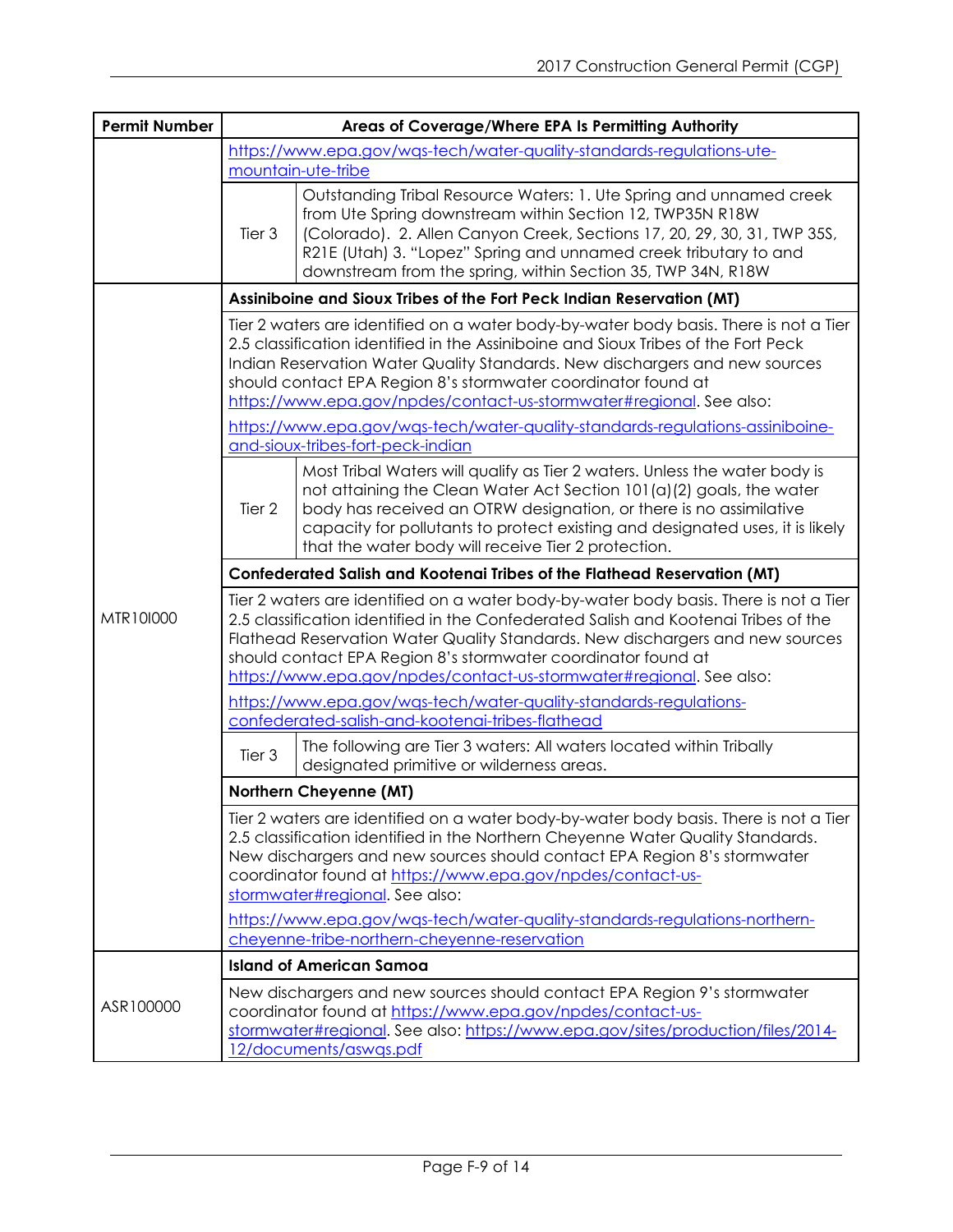| <b>Permit Number</b> | Areas of Coverage/Where EPA Is Permitting Authority                                                                                                                                                                                                                                                                                                            |                                                                                                                                                                                                                                                                                                                                                                                                                                |  |
|----------------------|----------------------------------------------------------------------------------------------------------------------------------------------------------------------------------------------------------------------------------------------------------------------------------------------------------------------------------------------------------------|--------------------------------------------------------------------------------------------------------------------------------------------------------------------------------------------------------------------------------------------------------------------------------------------------------------------------------------------------------------------------------------------------------------------------------|--|
|                      | Hopi Tribe (AZ)                                                                                                                                                                                                                                                                                                                                                |                                                                                                                                                                                                                                                                                                                                                                                                                                |  |
|                      | Tier 2 waters are identified on a parameter-by-parameter basis. There is not a Tier<br>2.5 classification identified in the Hopi Tribe Water Quality Standards. New<br>dischargers and new sources should contact EPA Region 9's stormwater<br>coordinator found at https://www.epa.gov/npdes/contact-us-<br>stormwater#regional. See also:                    |                                                                                                                                                                                                                                                                                                                                                                                                                                |  |
|                      |                                                                                                                                                                                                                                                                                                                                                                | https://www.epa.gov/wqs-tech/water-quality-standards-regulations-hopi-tribe                                                                                                                                                                                                                                                                                                                                                    |  |
|                      | Tier 3                                                                                                                                                                                                                                                                                                                                                         | Unique Waters: In the Moencopi Wash watershed, from Blue Canyon<br>Springs to the confluence of Begashibito Wash.                                                                                                                                                                                                                                                                                                              |  |
|                      |                                                                                                                                                                                                                                                                                                                                                                | Hualapai Indian Tribe (AZ)                                                                                                                                                                                                                                                                                                                                                                                                     |  |
|                      | Tier 2 waters are identified on a parameter-by-parameter basis. There is not a Tier<br>2.5 classification identified in the Hualapai Indian Tribe Water Quality Standards.<br>New dischargers and new sources should contact EPA Region 9's stormwater<br>coordinator found at https://www.epa.gov/npdes/contact-us-<br>stormwater#regional. See also:         |                                                                                                                                                                                                                                                                                                                                                                                                                                |  |
|                      | https://www.epa.gov/wqs-tech/water-quality-standards-regulations-hualapai-<br>tribe                                                                                                                                                                                                                                                                            |                                                                                                                                                                                                                                                                                                                                                                                                                                |  |
| AZR10I000            | Tier 3                                                                                                                                                                                                                                                                                                                                                         | Segments assigned as Tier 3: Spencer; Meriwhitica; Willow Spring; Upper<br>Milkweed Spring; Bridge Canyon; Travertine Spring; Travertine Falls;<br>Diamond Creek; Diamond Creek Spring; Blue Mountain; Metuck; Peach<br>Springs Spring; Westwater; Clay Tank; Hocky Puck; Pocamote Spring;<br>Mohawk Spring; Granite Spring; Three Spring; Warm Spring; Honga<br>Spring; National Canyon Spring; National Canyon; Moss Spring. |  |
|                      | Navajo Nation (AZ, NM, UT)                                                                                                                                                                                                                                                                                                                                     |                                                                                                                                                                                                                                                                                                                                                                                                                                |  |
|                      | New dischargers and new sources should contact EPA Region 9's stormwater<br>coordinator found at https://www.epa.gov/npdes/contact-us-<br>stormwater#regional. See also:                                                                                                                                                                                       |                                                                                                                                                                                                                                                                                                                                                                                                                                |  |
|                      | https://www.epa.gov/wgs-tech/water-quality-standards-regulations-navajo-<br>nation                                                                                                                                                                                                                                                                             |                                                                                                                                                                                                                                                                                                                                                                                                                                |  |
|                      | <b>White Mountain Apache Tribe (AZ)</b>                                                                                                                                                                                                                                                                                                                        |                                                                                                                                                                                                                                                                                                                                                                                                                                |  |
|                      | Tier 2 waters are identified on a water body-by-water body basis. Tier<br>classifications are identified in Appendix B of the White Mountain Apache Tribe<br>Water Quality Standards. New dischargers and new sources should contact EPA<br>Region 9's stormwater coordinator found at https://www.epa.gov/npdes/contact-<br>us-stormwater#regional. See also: |                                                                                                                                                                                                                                                                                                                                                                                                                                |  |
|                      | https://www.epa.gov/wqs-tech/water-quality-standards-regulations-white-<br>mountain-apache-tribe                                                                                                                                                                                                                                                               |                                                                                                                                                                                                                                                                                                                                                                                                                                |  |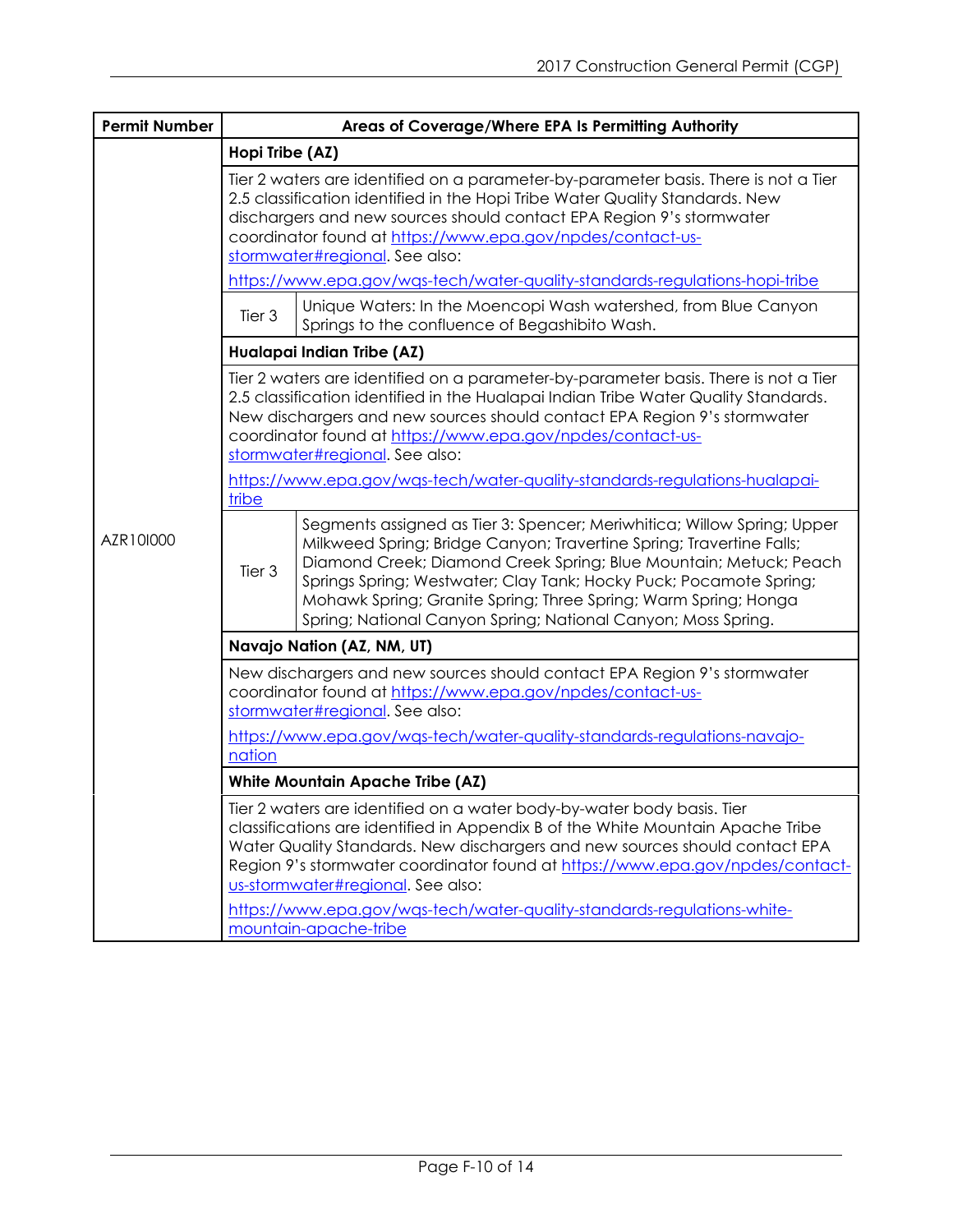| <b>Permit Number</b> | Areas of Coverage/Where EPA Is Permitting Authority  |                                                                                                                                                                                                                                                                                                                                                                                                                                                                                                                                                                                                                                                                                                                                                                                                                                                                                                                                                                                                                                                                                                               |  |
|----------------------|------------------------------------------------------|---------------------------------------------------------------------------------------------------------------------------------------------------------------------------------------------------------------------------------------------------------------------------------------------------------------------------------------------------------------------------------------------------------------------------------------------------------------------------------------------------------------------------------------------------------------------------------------------------------------------------------------------------------------------------------------------------------------------------------------------------------------------------------------------------------------------------------------------------------------------------------------------------------------------------------------------------------------------------------------------------------------------------------------------------------------------------------------------------------------|--|
|                      | Tier 2                                               | High Quality Waters: East Fork White River, above R52 Road; Paradise<br>Creek, above Wohlenberg; Ord Creek; Smith Cienega; Bull Cienega;<br>Smith Creek; Big Bonito; Tonto Creek, below Y47 Crossing; Crooked<br>Creek; Boggy Creek; Little Bonito Creek, above Y55 Crossing; Flash<br>Creek; Squaw Creek; Hurricane Lake; Hurricane Creek; Hughey Creek;<br>Bonito Cienega; West Fork Black River; Hall Cienega; Purcell Cienega;<br>Thompson Creek; Cibecue Creek in Box Canyon to Salt river; Rock<br>Springs Creek; Willow Creek (Lower Canyon Cr.).<br>Sensitive Waters (treated the same manner as Tier 2): East Fork White<br>River below R52 Road, above Rock Cr; Lofer Cienega Creek; Carrizo<br>Creek above Corduroy; Cedar Creek; Big Canyon (E. Cedar Creek);<br>Middle Cedar Creek; West Cedar Creek; Cibecue Creek, Box Canyon<br>up to Confluence with Salt Creek; Spring Creek; Salt Creek; Cibecue<br>Creek, from confluence w/Salt Cr. To Big Springs; Cibecue Creek, above<br>Big Springs; Salt Draw; Canyon Creek S. of Chediski Farms; Oak Creek;<br>Canyon Creek, N. of Chediski Farms. |  |
|                      | Tier 3                                               | Outstanding Waters: East Fork White River, in Wilderness area; Pumpkin<br>Lake.                                                                                                                                                                                                                                                                                                                                                                                                                                                                                                                                                                                                                                                                                                                                                                                                                                                                                                                                                                                                                               |  |
|                      |                                                      | <b>Big Pine Band of Owens Valley (CA)</b>                                                                                                                                                                                                                                                                                                                                                                                                                                                                                                                                                                                                                                                                                                                                                                                                                                                                                                                                                                                                                                                                     |  |
|                      |                                                      | New dischargers and new sources should contact EPA Region 9's stormwater<br>coordinator found at https://www.epa.gov/npdes/contact-us-<br>stormwater#regional. See also:<br>https://www.epa.gov/wqs-tech/water-quality-standards-regulations-big-pine-<br>paiute-tribe-owens-valley                                                                                                                                                                                                                                                                                                                                                                                                                                                                                                                                                                                                                                                                                                                                                                                                                           |  |
|                      |                                                      | Hoopa Valley Tribe (CA)                                                                                                                                                                                                                                                                                                                                                                                                                                                                                                                                                                                                                                                                                                                                                                                                                                                                                                                                                                                                                                                                                       |  |
|                      | tribe                                                | New dischargers and new sources should contact EPA Region 9's stormwater<br>coordinator found at https://www.epa.gov/npdes/contact-us-<br>stormwater#regional. See also:<br>https://www.epa.gov/wgs-tech/water-quality-standards-regulations-hoopa-valley-                                                                                                                                                                                                                                                                                                                                                                                                                                                                                                                                                                                                                                                                                                                                                                                                                                                    |  |
| CAR10I000            | Paiute-Shoshone Indians of the Bishop Community (CA) |                                                                                                                                                                                                                                                                                                                                                                                                                                                                                                                                                                                                                                                                                                                                                                                                                                                                                                                                                                                                                                                                                                               |  |
|                      | paiute-tribe                                         | New dischargers and new sources should contact EPA Region 9's stormwater<br>coordinator found at https://www.epa.gov/npdes/contact-us-<br>stormwater#regional. See also:<br>https://www.epa.gov/wqs-tech/water-quality-standards-regulations-bishop-                                                                                                                                                                                                                                                                                                                                                                                                                                                                                                                                                                                                                                                                                                                                                                                                                                                          |  |
|                      |                                                      | <b>Twenty-Nine Palms (CA)</b>                                                                                                                                                                                                                                                                                                                                                                                                                                                                                                                                                                                                                                                                                                                                                                                                                                                                                                                                                                                                                                                                                 |  |
|                      |                                                      | New dischargers and new sources should contact EPA Region 9's stormwater<br>coordinator found at https://www.epa.gov/npdes/contact-us-<br>stormwater#regional. See also:<br>https://www.epa.gov/wgs-tech/water-quality-standards-regulations-twenty-nine-                                                                                                                                                                                                                                                                                                                                                                                                                                                                                                                                                                                                                                                                                                                                                                                                                                                     |  |
|                      | palms-band-mission-indians                           |                                                                                                                                                                                                                                                                                                                                                                                                                                                                                                                                                                                                                                                                                                                                                                                                                                                                                                                                                                                                                                                                                                               |  |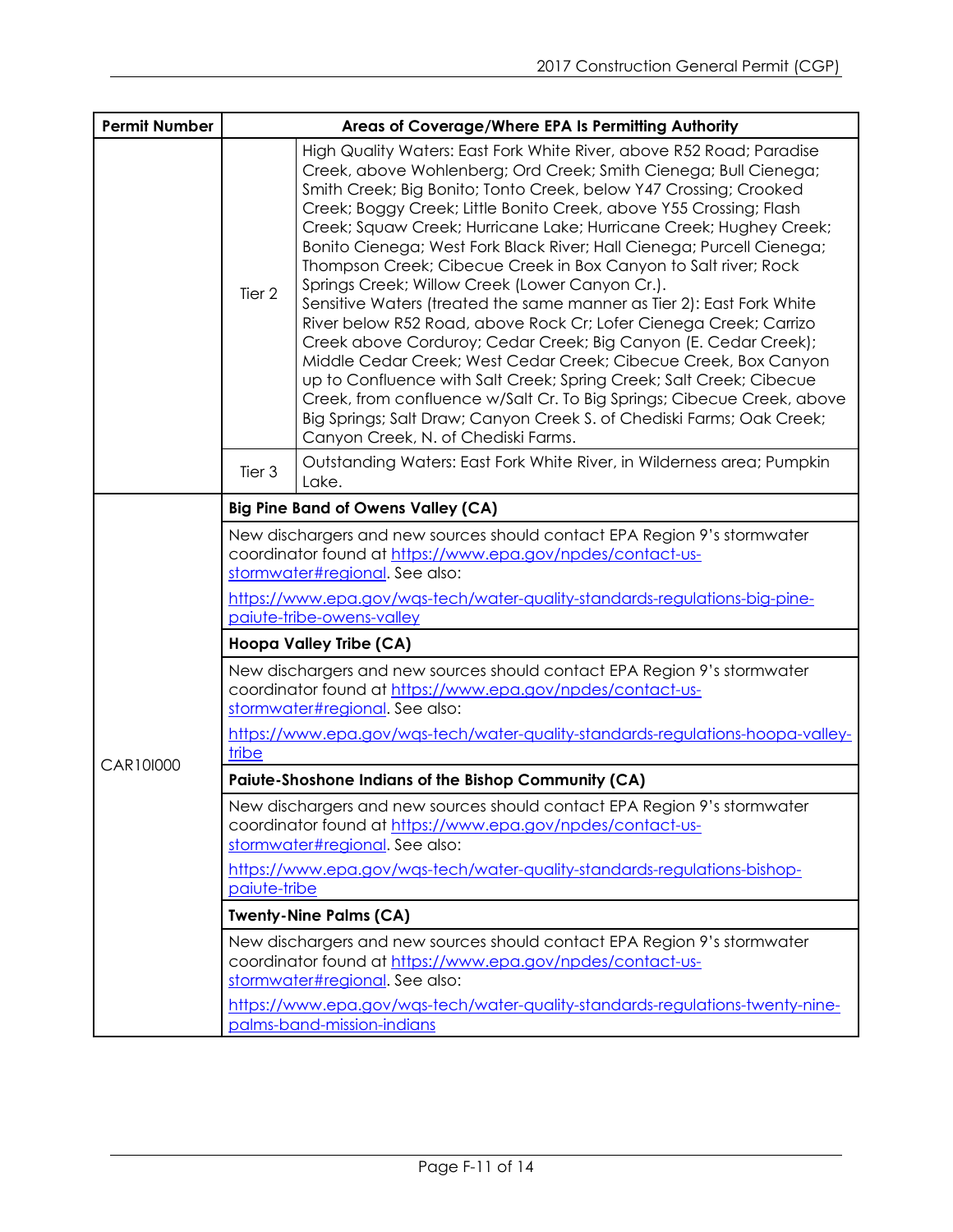| <b>Permit Number</b> | Areas of Coverage/Where EPA Is Permitting Authority                                                                                                                                                                                                                        |                                                                                                                                                                                                                                                                                                                                                                                                                              |  |
|----------------------|----------------------------------------------------------------------------------------------------------------------------------------------------------------------------------------------------------------------------------------------------------------------------|------------------------------------------------------------------------------------------------------------------------------------------------------------------------------------------------------------------------------------------------------------------------------------------------------------------------------------------------------------------------------------------------------------------------------|--|
| GUR100000            | <b>Island of Guam</b>                                                                                                                                                                                                                                                      |                                                                                                                                                                                                                                                                                                                                                                                                                              |  |
|                      | New dischargers and new sources should contact EPA Region 9's stormwater<br>coordinator found at https://www.epa.gov/npdes/contact-us-<br>stormwater#regional. See also: https://www.epa.gov/sites/production/files/2014-<br>12/documents/aswas.pdf                        |                                                                                                                                                                                                                                                                                                                                                                                                                              |  |
|                      | <b>Johnston Atoll</b>                                                                                                                                                                                                                                                      |                                                                                                                                                                                                                                                                                                                                                                                                                              |  |
| JAR100000            | New dischargers and new sources should contact EPA Region 9's stormwater<br>coordinator found at https://www.epa.gov/npdes/contact-us-<br>stormwater#regional                                                                                                              |                                                                                                                                                                                                                                                                                                                                                                                                                              |  |
|                      |                                                                                                                                                                                                                                                                            | <b>Commonwealth of the Northern Mariana Islands</b>                                                                                                                                                                                                                                                                                                                                                                          |  |
| MPR100000            |                                                                                                                                                                                                                                                                            | New dischargers and new sources should contact EPA Region 9's stormwater<br>coordinator found at https://www.epa.gov/npdes/contact-us-<br>stormwater#regional. See also: https://www.epa.gov/sites/production/files/2014-<br>12/documents/aswas.pdf                                                                                                                                                                          |  |
|                      |                                                                                                                                                                                                                                                                            | Midway Island and Wake Island                                                                                                                                                                                                                                                                                                                                                                                                |  |
| MWR100000            | New dischargers and new sources should contact EPA Region 9's stormwater<br>coordinator found at https://www.epa.gov/npdes/contact-us-<br>stormwater#regional                                                                                                              |                                                                                                                                                                                                                                                                                                                                                                                                                              |  |
|                      | <b>Pyramid Lake Paiute (NV)</b>                                                                                                                                                                                                                                            |                                                                                                                                                                                                                                                                                                                                                                                                                              |  |
| <b>NVR10000I</b>     | New dischargers and new sources should contact EPA Region 9's stormwater<br>coordinator found at https://www.epa.gov/npdes/contact-us-<br>stormwater#regional. See also:<br>https://www.epa.gov/wgs-tech/water-quality-standards-regulations-pyramid-lake-<br>paiute-tribe |                                                                                                                                                                                                                                                                                                                                                                                                                              |  |
|                      | <b>State of Idaho</b>                                                                                                                                                                                                                                                      |                                                                                                                                                                                                                                                                                                                                                                                                                              |  |
| IDR100000            |                                                                                                                                                                                                                                                                            | Tier 2 waters are identified on a water body-by-water body basis. There is not a Tier<br>2.5 classification identified in the State of Idaho Water Quality Standards. New<br>dischargers and new sources should contact EPA Region 10's stormwater<br>coordinator found at https://www.epa.gov/npdes/contact-us-<br>stormwater#regional. See also:<br>https://www.epa.gov/wgs-tech/water-quality-standards-regulations-idaho |  |
|                      |                                                                                                                                                                                                                                                                            | For Tier 2 and Tier 3 waters, please consult the most recent approved                                                                                                                                                                                                                                                                                                                                                        |  |
|                      | Tier <sub>2</sub><br>and Tier<br>3                                                                                                                                                                                                                                         | version of Idaho's Idaho Integrated Report, available at:<br>http://www.deq.idaho.gov/water-quality/surface-water/monitoring-<br>assessment/integrated-report/ and the closest regional office of the<br>Idaho Department of Environmental Quality:<br>http://www.deq.idaho.gov/regional-offices-issues/.                                                                                                                    |  |
|                      |                                                                                                                                                                                                                                                                            | Coeur D'Alene Tribe (ID)                                                                                                                                                                                                                                                                                                                                                                                                     |  |
| <b>IDR10I000</b>     |                                                                                                                                                                                                                                                                            | Tier 2 waters are identified on a water body-by-water body basis. There is not a Tier 2.5<br>classification identified in the Coeur D'Alene Tribe Water Quality Standards. New<br>dischargers and new sources should contact EPA Region 10's stormwater coordinator<br>found at https://www.epa.gov/npdes/contact-us-stormwater#regional. See also:                                                                          |  |
|                      | https://www.epa.gov/wqs-tech/water-quality-standards-regulations-coeur-<br>dalene-tribe-indians                                                                                                                                                                            |                                                                                                                                                                                                                                                                                                                                                                                                                              |  |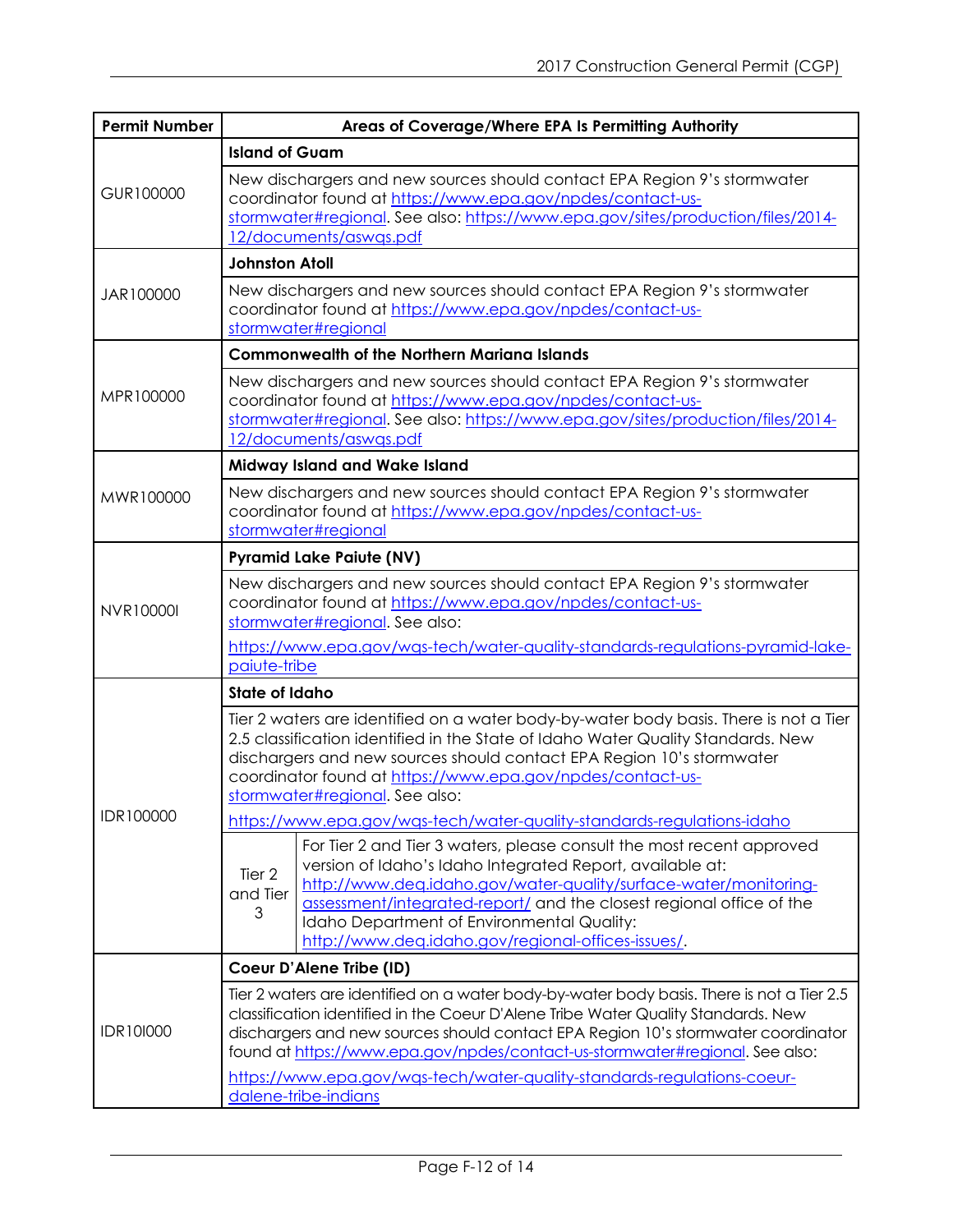| <b>Permit Number</b> | Areas of Coverage/Where EPA Is Permitting Authority                                                                                                                                                                                                                                                                                                                    |
|----------------------|------------------------------------------------------------------------------------------------------------------------------------------------------------------------------------------------------------------------------------------------------------------------------------------------------------------------------------------------------------------------|
| ORR101000            | Confederated Tribes of the Warm Springs Reservation (OR)                                                                                                                                                                                                                                                                                                               |
|                      | New dischargers and new sources should contact EPA Region 10's stormwater<br>coordinator found at https://www.epa.gov/npdes/contact-us-<br>stormwater#regional. See also:                                                                                                                                                                                              |
|                      | https://www.epa.gov/wgs-tech/water-quality-standards-regulations-<br>confederated-tribes-warm-springs-indian-reservation                                                                                                                                                                                                                                               |
|                      | <b>Confederated Tribes of Umatilla (OR)</b>                                                                                                                                                                                                                                                                                                                            |
|                      | New dischargers and new sources should contact EPA Region 10's stormwater<br>coordinator found at https://www.epa.gov/npdes/contact-us-<br>stormwater#regional. See also:                                                                                                                                                                                              |
|                      | https://www.epa.gov/wgs-tech/water-quality-standards-regulations-<br>confederated-tribes-umatilla-indian-reservation-oregon                                                                                                                                                                                                                                            |
| WAR101000            | <b>Confederated Tribes of the Chehalis Reservation (WA)</b>                                                                                                                                                                                                                                                                                                            |
|                      | Tier 2 waters are identified on a parameter-by-parameter basis. There is not a Tier<br>2.5 classification identified in the Confederated Tribes of the Chehalis Reservation<br>Water Quality Standards. New dischargers and new sources should contact EPA<br>Region 10's stormwater coordinator found at<br>https://www.epa.gov/npdes/contact-us-stormwater#regional. |
|                      | https://www.epa.gov/wqs-tech/water-quality-standards-regulations-<br>confederated-tribes-chehalis-reservation                                                                                                                                                                                                                                                          |
|                      | <b>Confederated Tribes of the Colville Reservation (WA)</b>                                                                                                                                                                                                                                                                                                            |
|                      | EPA established federal water quality standards for the Confederated Tribes of the<br>Colville Reservation at 40 CFR 131.35. See:                                                                                                                                                                                                                                      |
|                      | https://www.epa.gov/wqs-tech/water-quality-standards-regulations-<br>confederated-tribes-colville-reservation                                                                                                                                                                                                                                                          |
|                      | Kalispel Indian Community (WA)                                                                                                                                                                                                                                                                                                                                         |
|                      | New dischargers and new sources should contact EPA Region 10's stormwater<br>coordinator found at https://www.epa.gov/npdes/contact-us-<br>stormwater#regional. See also:                                                                                                                                                                                              |
|                      | https://www.epa.gov/was-tech/water-quality-standards-regulations-kalispel-                                                                                                                                                                                                                                                                                             |
|                      | indian-community-kalispel-reservation                                                                                                                                                                                                                                                                                                                                  |
|                      | Lummi Tribe (WA)                                                                                                                                                                                                                                                                                                                                                       |
|                      | New dischargers and new sources should contact EPA Region 10's stormwater<br>coordinator found at https://www.epa.gov/npdes/contact-us-<br>stormwater#regional. See also:                                                                                                                                                                                              |
|                      | https://www.epa.gov/wgs-tech/water-quality-standards-regulations-lummi-nation                                                                                                                                                                                                                                                                                          |
|                      | <b>Makah Indian Nation (WA)</b>                                                                                                                                                                                                                                                                                                                                        |
|                      | New dischargers and new sources should contact EPA Region 10's stormwater<br>coordinator found at https://www.epa.gov/npdes/contact-us-<br>stormwater#regional. See also:                                                                                                                                                                                              |
|                      | https://www.epa.gov/wgs-tech/water-quality-standards-regulations-makah-<br>indian-nation                                                                                                                                                                                                                                                                               |